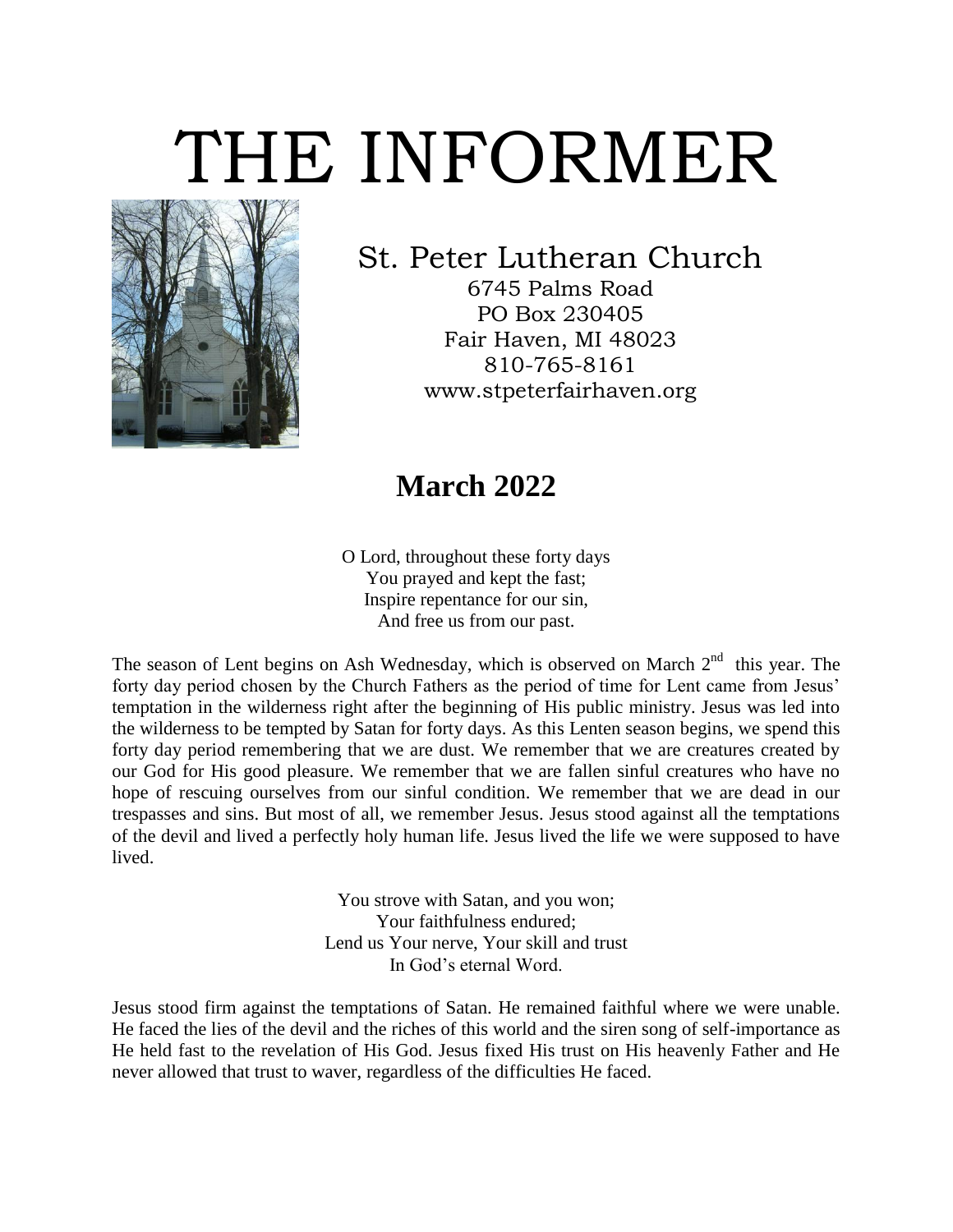Though parched and hungry, yet You prayed And fixed Your mind above; So teach us to deny ourselves, Since we have known God's love.

Throughout His temptation and throughout His life, Jesus suffered the uncertainty and difficulties of life in this fallen world. He carried the weight of this world's sin - the sin of each and every human being - and He committed Himself to His heavenly Father's care. Jesus remained steadfast in faith, steadfast in prayer, steadfast in trust, and steadfast in righteousness. Jesus lived the human life that each of us is unable to live. During this Lenten season, we remember Jesus' life, given for ours. We remember Jesus' sufferings, borne for us. We remember Jesus' faithfulness, redeeming us.

> Be with us through this season, Lord, And all our earthly days, That when the final Easter dawns, We join in heaven's praise.

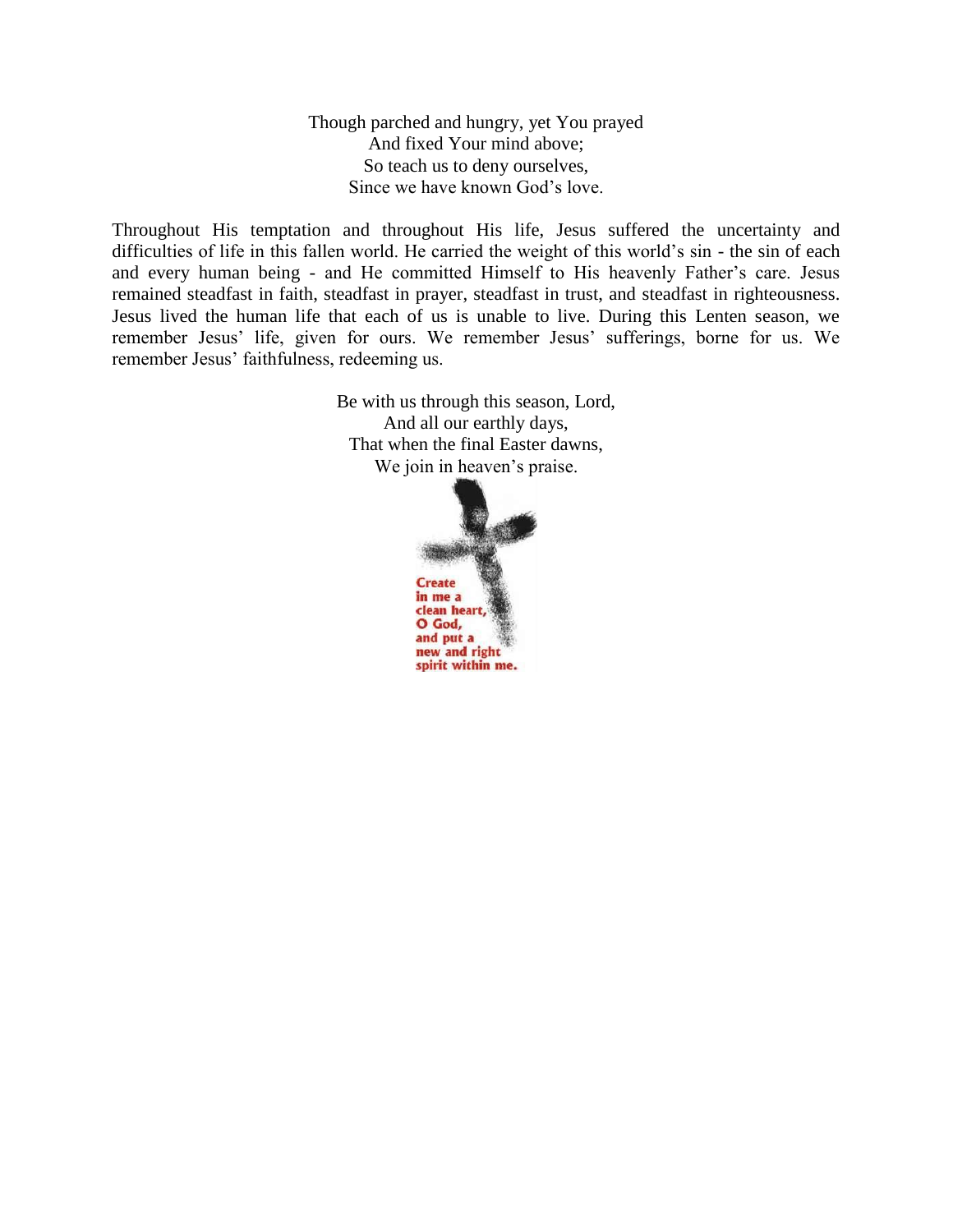

## The Word from the Chairman!



Finally! The month of March is here! It's true, this is the month when the weather can be a little dicey, but it means Spring is getting closer!

March certainly has some pretty important dates in it. One of those important dates is March 2nd, which is Ash Wednesday this year. Ash Wednesday is the start of Lent and we gather every Wednesday for a soup and sandwich dinner before we join together in our midweek Lenten services. let's hope the weather cooperates and we have sun and warmth instead of snow and cold!

Two other important dates in March are St. Patrick's Day on the 17<sup>th</sup>. That's the day when everyone thinks or pretends to be Irish! And, of course, the most important date: my wife's birthday which is the 18th!

And, just to keep our hopes up, the last important date is the first day of spring on the 20th. That is only a couple of weeks away! So let's all keep calm and shovel on!

Kevin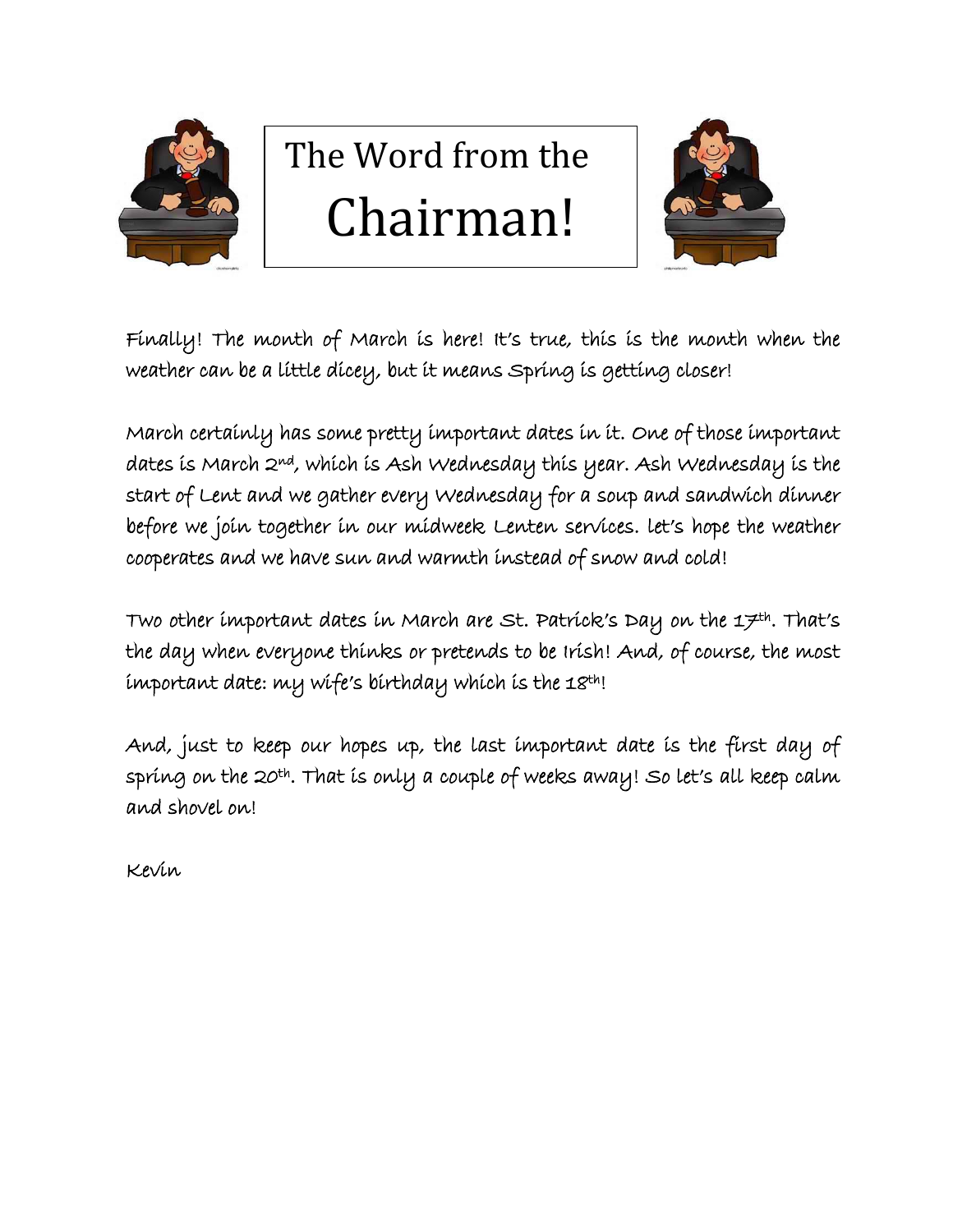





#### Let us hold fast the confession of our hope without wavering, for he who promised is faithful. And let us consider how to stir up one another to love and good works, not neglecting to meet together, as is the habit of some, but encouraging one another, and all the more as you see the Day drawing near. Hebrews 10:23

Lent begins on Ash Wednesday, March  $2<sup>nd</sup>$ . The season of Lent is an opportunity for us to consider the lives our God has given to each of us and to offer those lives to our God in service to His kingdom. Through the prophet Joel, our God calls us to "return to the Lord, your God, for He is gracious and merciful, slow to anger, and abounding in steadfast love."

How do we return to the Lord? We return to Him by holding fast the confession of our hope. That means we hold fast to our Savior Jesus by holding fast to the confession of the one true faith in Him. We return to the Lord as we give ourselves to the call He's placed on each of us.

How does that call express itself? It expresses itself through the love and good works our God gives each of us to do. It expresses itself as we live out of the salvation freely given to us. It expresses itself as we live in the power of that salvation in the community of God's people.

We are reminded to gather together as His people regularly. As we do that, we place ourselves at our God's disposal. He provides each of us His love, His encouragement, and His leading through His Word and Jesus' holy body and blood. From these gifts we are enabled to live His life in this world. We're enabled to serve one another. We're enabled to stir up one another to love and good works. We're enabled to live together in our Savior's steadfast love!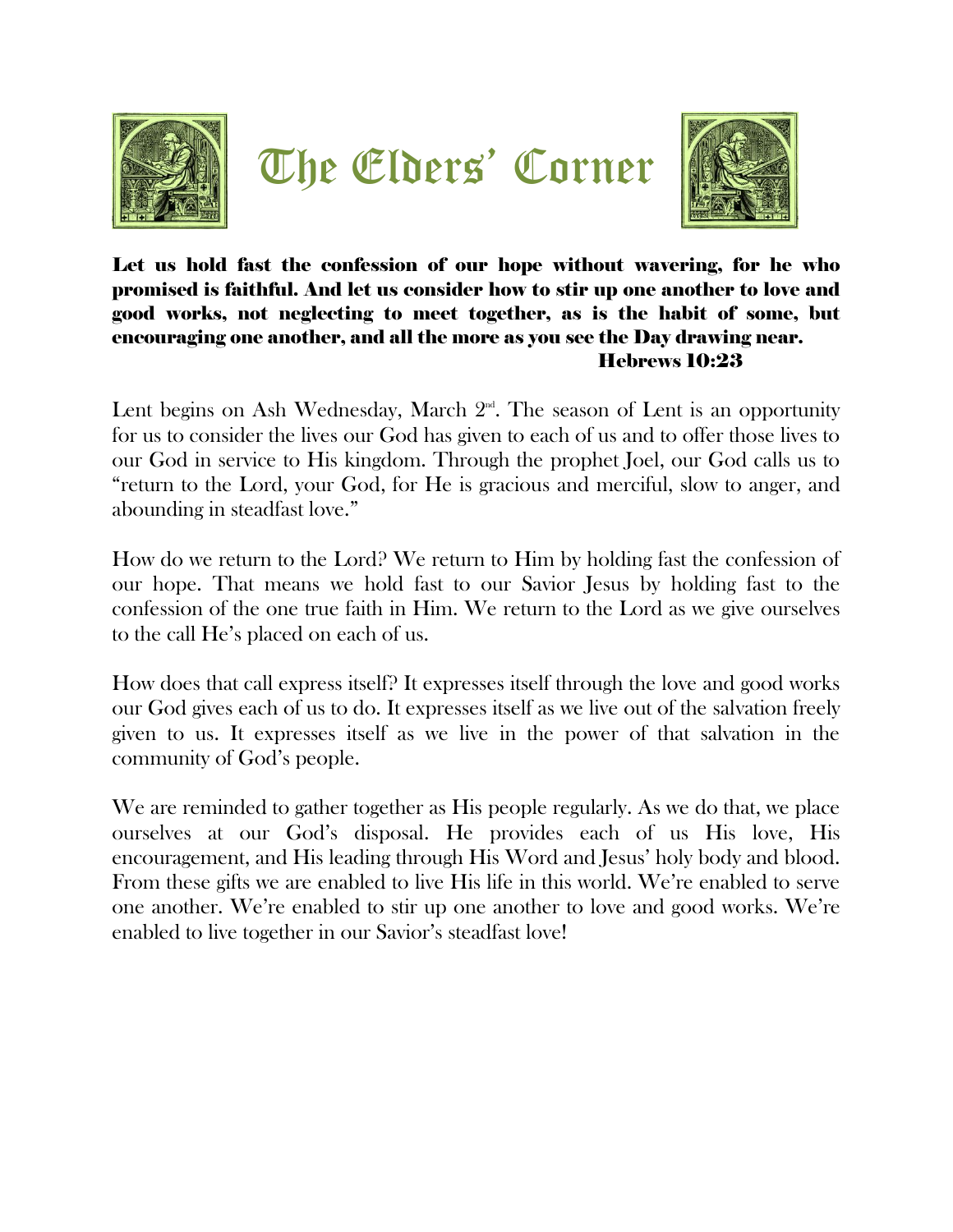

*Our Sunday School classes continue! Our younger students are learning about Joseph, his coat, his brothers, and his life in Egypt. Our older students are studying Old Testament characters such as Moses and Joshua. Through these lessons our children learn more about the Bible as they also learn important life-lessons through the lives of God's people!*

## Choir News

Your St. Peter Choir is back to work as it adds its musical offerings to our Lenten season! Choir rehearsals are every Thursday evening at 6:30. If singing gives you joy and you're looking for an enjoyable fellowship opportunity, this is the place for you!

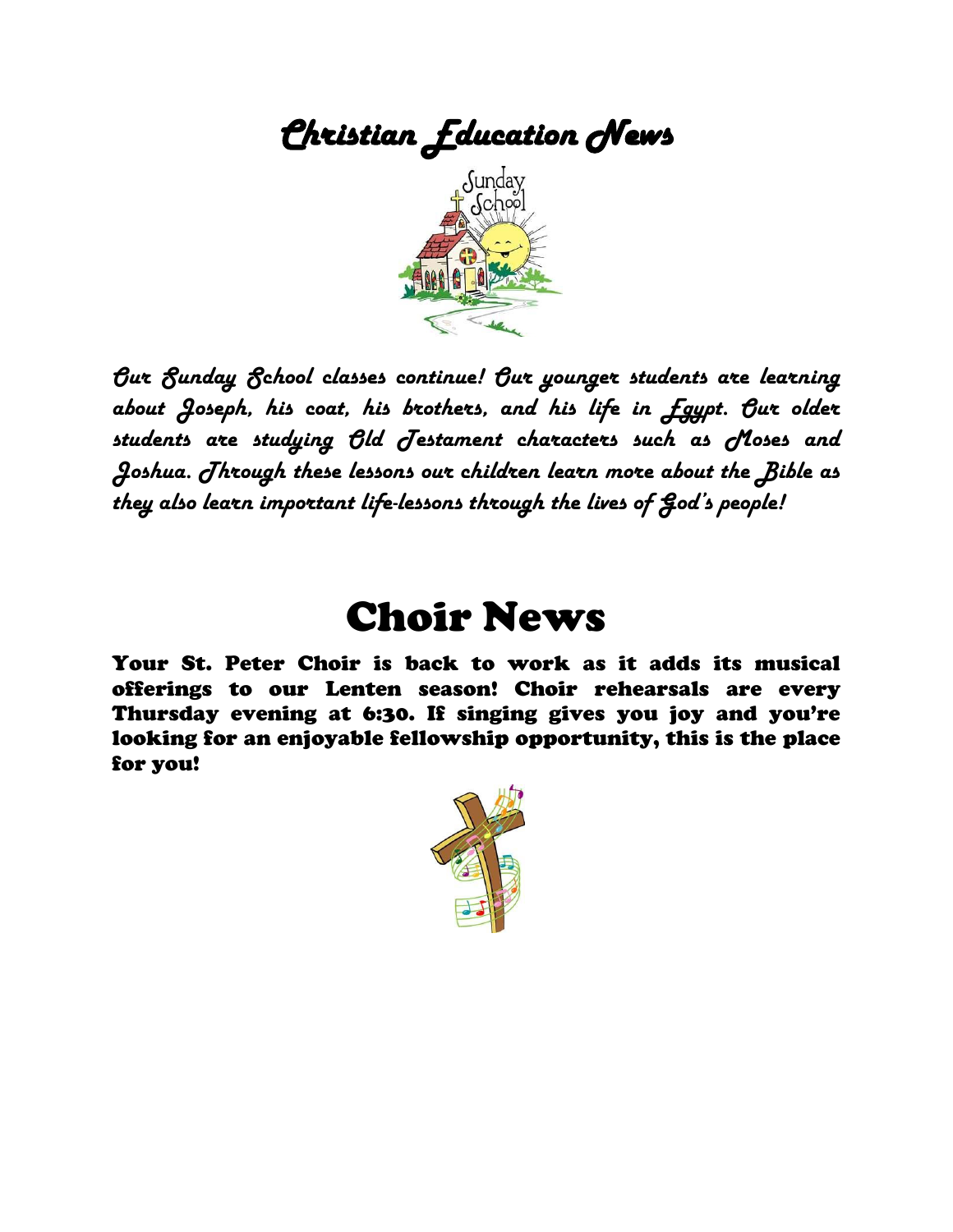| rocheane for neaung the bible in 12 months - march |                      |                      |
|----------------------------------------------------|----------------------|----------------------|
| Day                                                | <b>Old Testament</b> | <b>New Testament</b> |
| 1 <sup>st</sup>                                    | Numbers 23 & 24      | Mark 7:14-37         |
| 2 <sub>nd</sub>                                    | Num 25, 26, & 27     | Mark 8:1-21          |
| 3rd                                                | Num 28, 29, & 30     | Mark 8:22-38         |
| 4 <sup>th</sup>                                    | Num 31, 32, & 33     | Mark 9:1-29          |
| 5th                                                | Num 34, 35, & 36     | Mark 9:30-50         |
| 6 <sup>th</sup>                                    | Deuteronomy 1 & 2    | Mark 10:1-31         |
| 7th                                                | Deut 3 & 4           | Mark 10:32-52        |
| 8 <sup>th</sup>                                    | Deut 5, 6, & 7       | Mark 11:1-18         |
| <b>9th</b>                                         | Deut 8, 9, & 10      | Mark 11:19-33        |
| 10 <sup>th</sup>                                   | Deut 11, 12, & 13    | Mark 12:1-27         |
| 11 <sup>th</sup>                                   | Deut 14, 15, & 16    | Mark 12:28-44        |
| 12 <sup>th</sup>                                   | Deut 17, 18, & 19    | Mark 13:1-20         |
| 13 <sup>th</sup>                                   | Deut 20, 21, & 22    | Mark 13:21-37        |
| 14 <sup>th</sup>                                   | Deut 23, 24, & 25    | Mark 14:1-26         |
| 15 <sup>th</sup>                                   | Deut 26 & 27         | Mark 14:27-53        |
| 16 <sup>th</sup>                                   | Deut 28 & 29         | Mark 14:54-72        |
| 17 <sup>th</sup>                                   | Deut 30 & 31         | Mark 15:1-25         |
| 18 <sup>th</sup>                                   | Deut 32, 33, & 34    | Mark 15:26-47        |
| 19 <sup>th</sup>                                   | Joshua 1, 2, & 3     | Mark 16              |
| 20 <sup>th</sup>                                   | Josh 4, 5, & $6$     | Luke 1:1-20          |
| $21$ st                                            | Josh 7, 8, $& 9$     | Luke 1:21-38         |
| 22 <sup>nd</sup>                                   | Josh 10, 11, & 12    | Luke 1:39-56         |
| 23 <sup>rd</sup>                                   | Josh 13, 14, & 15    | Luke 1:57-80         |
| 24 <sup>th</sup>                                   | Josh 16, 17, & 18    | Luke 2:1-24          |
| 25 <sup>th</sup>                                   | Josh 19, 20, & 21    | Luke 2:25-52         |
| 26 <sup>th</sup>                                   | Josh 22, 23, & 24    | Luke 3               |
| 27 <sup>th</sup>                                   | Judges 1, 2, & 3     | Luke 4:1-30          |
| 28 <sup>th</sup>                                   | Jud 4, 5, & 6        | Luke 4:31-44         |
| 29 <sup>th</sup>                                   | Jud 7 & 8            | Luke 5:1-16          |
| 30 <sup>th</sup>                                   | Jud 9 & 10           | Luke 5:17-39         |
| $31$ st                                            | Jud 11 & 12          | Luke 6:1-26          |

### **A Schedule for Reading the Bible in 12 Months ~March**